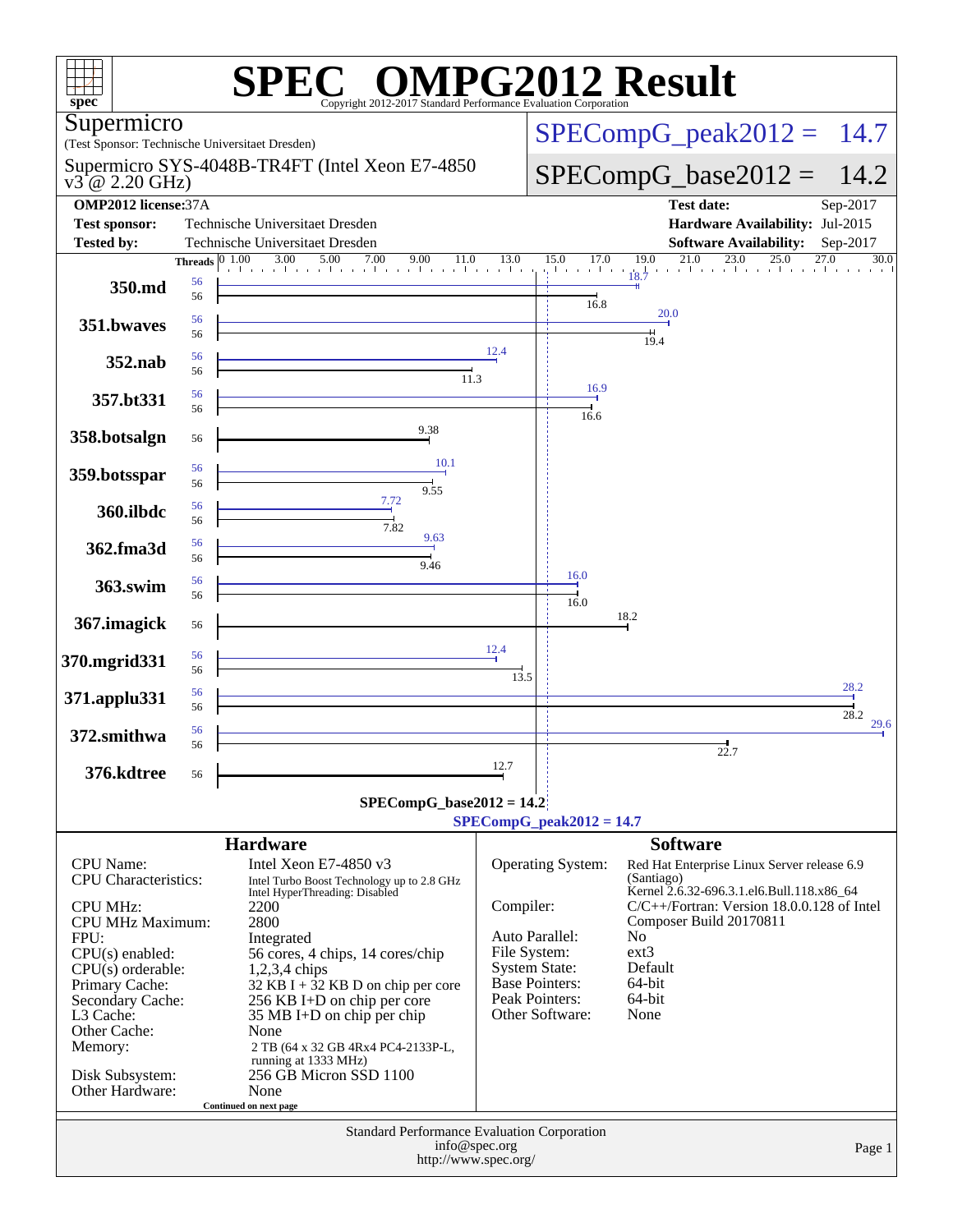

#### Supermicro

(Test Sponsor: Technische Universitaet Dresden)

 $v3^{\degree}$ @ 2.20 GHz) Supermicro SYS-4048B-TR4FT (Intel Xeon E7-4850

**[Test sponsor:](http://www.spec.org/auto/omp2012/Docs/result-fields.html#Testsponsor)** Technische Universitaet Dresden **[Hardware Availability:](http://www.spec.org/auto/omp2012/Docs/result-fields.html#HardwareAvailability)** Jul-2015

**[Tested by:](http://www.spec.org/auto/omp2012/Docs/result-fields.html#Testedby)** Technische Universitaet Dresden **[Software Availability:](http://www.spec.org/auto/omp2012/Docs/result-fields.html#SoftwareAvailability)** Sep-2017

[Base Threads Run:](http://www.spec.org/auto/omp2012/Docs/result-fields.html#BaseThreadsRun) 56<br>Minimum Peak Threads: 56 [Minimum Peak Threads:](http://www.spec.org/auto/omp2012/Docs/result-fields.html#MinimumPeakThreads)

#### $SPECompG<sub>p</sub>eak2012 = 14.7$

#### $SPECompG_base2012 = 14.2$  $SPECompG_base2012 = 14.2$

**[OMP2012 license:](http://www.spec.org/auto/omp2012/Docs/result-fields.html#OMP2012license)**37A **[Test date:](http://www.spec.org/auto/omp2012/Docs/result-fields.html#Testdate)** Sep-2017

[Maximum Peak Threads:](http://www.spec.org/auto/omp2012/Docs/result-fields.html#MaximumPeakThreads) 56

| <b>Results Table</b>                                                                                     |                        |     |       |                |       |                |       |                |                |              |                |              |                |              |
|----------------------------------------------------------------------------------------------------------|------------------------|-----|-------|----------------|-------|----------------|-------|----------------|----------------|--------------|----------------|--------------|----------------|--------------|
|                                                                                                          |                        |     |       | <b>Base</b>    |       |                |       | <b>Peak</b>    |                |              |                |              |                |              |
| <b>Benchmark</b>                                                                                         | <b>Threads</b> Seconds |     | Ratio | <b>Seconds</b> | Ratio | <b>Seconds</b> | Ratio | <b>Threads</b> | <b>Seconds</b> | <b>Ratio</b> | <b>Seconds</b> | <b>Ratio</b> | <b>Seconds</b> | <b>Ratio</b> |
| 350.md                                                                                                   | 56                     | 275 | 16.8  | 275            | 16.9  | 275            | 16.8  | 56             | 249            | 18.6         | 248            | 18.7         | 248            | 18.7         |
| 351.bwaves                                                                                               | 56                     | 233 | 19.4  | 234            | 19.4  | 236            | 19.2  | 56             | 226            | 20.0         | 226            | 20.0         | 226            | 20.1         |
| $352$ .nab                                                                                               | 56                     | 345 | 11.3  | 345            | 11.3  | 345            | 11.3  | 56             | 314            | 12.4         | 314            | 12.4         | 314            | 12.4         |
| 357.bt331                                                                                                | 56                     | 285 | 16.6  | 285            | 16.6  | 286            | 16.6  | 56             | 281            | 16.9         | 281            | 16.9         | 281            | 16.8         |
| 358.botsalgn                                                                                             | 56                     | 464 | 9.38  | 464            | 9.38  | 464            | 9.38  | 56             | 464            | 9.38         | 464            | 9.38         | 464            | 9.38         |
| 359.botsspar                                                                                             | 56                     | 550 | 9.55  | 550            | 9.55  | 550            | 9.55  | 56             | 518            | 10.1         | 518            | 10.1         | 518            | <b>10.1</b>  |
| $360$ .ilbdc                                                                                             | 56                     | 455 | 7.82  | 455            | 7.82  | 455            | 7.82  | 56             | 461            | 7.72         | 461            | 7.72         | 461            | 7.72         |
| 362.fma3d                                                                                                | 56                     | 402 | 9.46  | 402            | 9.46  | 402            | 9.46  | 56             | 395            | 9.63         | 395            | 9.63         | 394            | 9.63         |
| $363$ .swim                                                                                              | 56                     | 283 | 16.0  | 283            | 16.0  | 283            | 16.0  | 56             | 283            | 16.0         | 284            | 16.0         | 283            | 16.0         |
| 367.imagick                                                                                              | 56                     | 386 | 18.2  | 387            | 18.2  | 386            | 18.2  | 56             | 386            | 18.2         | 387            | 18.2         | 386            | 18.2         |
| 370.mgrid331                                                                                             | 56                     | 327 | 13.5  | 327            | 13.5  | 327            | 13.5  | 56             | 357            | <u>12.4</u>  | 357            | 12.4         | 357            | 12.4         |
| $ 371 \text{.applu}331$                                                                                  | 56                     | 215 | 28.2  | 214            | 28.3  | 215            | 28.2  | 56             | 215            | 28.2         | 214            | 28.3         | 215            | 28.2         |
| 372.smithwa                                                                                              | 56                     | 236 | 22.7  | 236            | 22.7  | 237            | 22.6  | 56             | 181            | 29.6         | 181            | 29.5         | 181            | 29.6         |
| 376.kdtree                                                                                               | 56                     | 354 | 12.7  | 355            | 12.7  | 355            | 12.7  | 56             | 354            | 12.7         | 355            | <u>12.7</u>  | 355            | 12.7         |
| Results appear in the order in which they were run. Bold underlined text indicates a median measurement. |                        |     |       |                |       |                |       |                |                |              |                |              |                |              |
|                                                                                                          | <b>Platform Notes</b>  |     |       |                |       |                |       |                |                |              |                |              |                |              |

 Sysinfo program /tmp/spec/1.1/Docs/sysinfo Revision 563 of 2016-06-10 (097295389cf6073d8c3b03fa376740a5) running on taurussmp7 Wed Sep 13 06:47:42 2017

 This section contains SUT (System Under Test) info as seen by some common utilities. To remove or add to this section, see: <http://www.spec.org/omp2012/Docs/config.html#sysinfo>

Standard Performance Evaluation Corporation From /proc/cpuinfo model name : Intel(R) Xeon(R) CPU E7-4850 v3 @ 2.20GHz 4 "physical id"s (chips) 56 "processors" cores, siblings (Caution: counting these is hw and system dependent. The following excerpts from /proc/cpuinfo might not be reliable. Use with caution.) cpu cores : 14 siblings : 14 physical 0: cores 0 1 2 3 4 5 6 8 9 10 11 12 13 14 physical 1: cores 0 1 2 3 4 5 6 8 9 10 11 12 13 14 physical 2: cores 0 1 2 3 4 5 6 8 9 10 11 12 13 14 physical 3: cores 0 1 2 3 4 5 6 8 9 10 11 12 13 14 Continued on next page

[info@spec.org](mailto:info@spec.org) <http://www.spec.org/>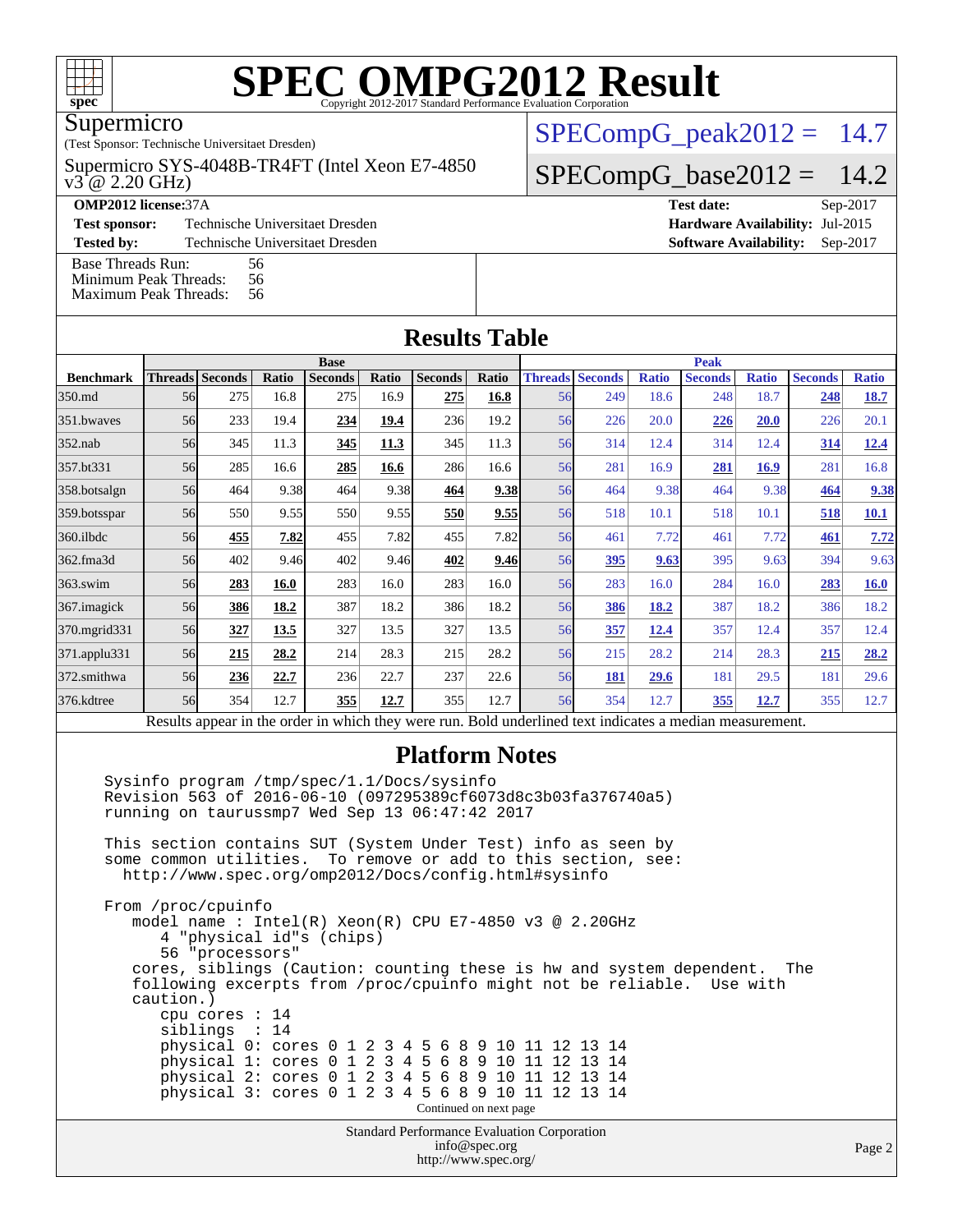

Supermicro

(Test Sponsor: Technische Universitaet Dresden)

v3 @ 2.20 GHz) Supermicro SYS-4048B-TR4FT (Intel Xeon E7-4850

**[Test sponsor:](http://www.spec.org/auto/omp2012/Docs/result-fields.html#Testsponsor)** Technische Universitaet Dresden **[Hardware Availability:](http://www.spec.org/auto/omp2012/Docs/result-fields.html#HardwareAvailability)** Jul-2015 **[Tested by:](http://www.spec.org/auto/omp2012/Docs/result-fields.html#Testedby)** Technische Universitaet Dresden **[Software Availability:](http://www.spec.org/auto/omp2012/Docs/result-fields.html#SoftwareAvailability)** Sep-2017

 $SPECompG<sub>p</sub>eak2012 = 14.7$ 

 $SPECompG_base2012 = 14.2$  $SPECompG_base2012 = 14.2$ 

**[OMP2012 license:](http://www.spec.org/auto/omp2012/Docs/result-fields.html#OMP2012license)**37A **[Test date:](http://www.spec.org/auto/omp2012/Docs/result-fields.html#Testdate)** Sep-2017

#### **[Platform Notes \(Continued\)](http://www.spec.org/auto/omp2012/Docs/result-fields.html#PlatformNotes)**

cache size : 35840 KB

 From /proc/meminfo MemTotal: 2117575728 kB<br>HugePages Total: 0 HugePages\_Total: 0<br>Hugepagesize: 2048 kB Hugepagesize:

 /usr/bin/lsb\_release -d Red Hat Enterprise Linux Server release 6.9 (Santiago)

 From /etc/\*release\* /etc/\*version\* redhat-release: Red Hat Enterprise Linux Server release 6.9 (Santiago)

 system-release: Red Hat Enterprise Linux Server release 6.9 (Santiago) system-release-cpe: cpe:/o:redhat:enterprise\_linux:6server:ga:server

 uname -a: Linux taurussmp7 2.6.32-696.3.1.el6.Bull.118.x86\_64 #1 SMP Thu Jun 15 17:05:40 CEST 2017 x86\_64 x86\_64 x86\_64 GNU/Linux

run-level 3 Jun 27 16:11

 SPEC is set to: /tmp/spec/1.1 Filesystem Type Size Used Avail Use% Mounted on<br>
/dev/sda4 ext4 99G 1.7G 92G 2% /tmp /dev/sda4 ext4 99G 1.7G 92G 2% /tmp

Cannot run dmidecode; consider saying 'chmod +s /usr/sbin/dmidecode'

(End of data from sysinfo program)

#### **[General Notes](http://www.spec.org/auto/omp2012/Docs/result-fields.html#GeneralNotes)**

System settings: HyperThreading: disabled Environment variables: ENV\_KMP\_AFFINITY=compact,0 ENV\_KMP\_LIBRARY=turnaround ENV\_KMP\_BLOCKTIME=infinite ENV\_KMP\_STACKSIZE=190M ENV\_OMP\_DYNAMIC=FALSE ENV\_OMP\_NESTED=FALSE

## **[Base Compiler Invocation](http://www.spec.org/auto/omp2012/Docs/result-fields.html#BaseCompilerInvocation)**

[C benchmarks](http://www.spec.org/auto/omp2012/Docs/result-fields.html#Cbenchmarks): [icc](http://www.spec.org/omp2012/results/res2017q4/omp2012-20171025-00135.flags.html#user_CCbase_intel_cc_a87c68a857bc5ec5362391a49d3a37a6)

[C++ benchmarks:](http://www.spec.org/auto/omp2012/Docs/result-fields.html#CXXbenchmarks) [icpc](http://www.spec.org/omp2012/results/res2017q4/omp2012-20171025-00135.flags.html#user_CXXbase_intel_CC_2d899f8d163502b12eb4a60069f80c1c)

Continued on next page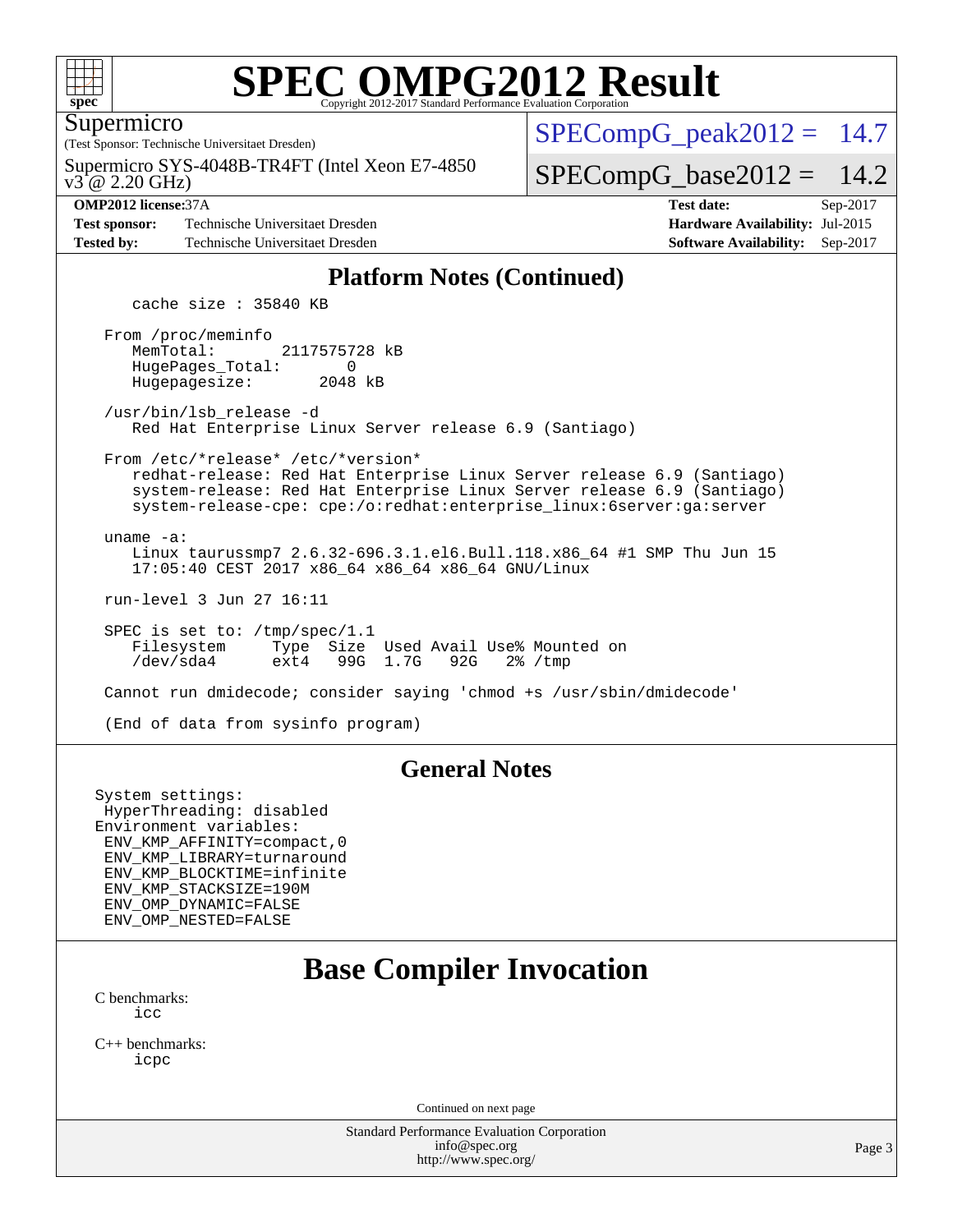

#### Supermicro

(Test Sponsor: Technische Universitaet Dresden)

 $v3^{\degree}$ @ 2.20 GHz) Supermicro SYS-4048B-TR4FT (Intel Xeon E7-4850

**[Test sponsor:](http://www.spec.org/auto/omp2012/Docs/result-fields.html#Testsponsor)** Technische Universitaet Dresden **[Hardware Availability:](http://www.spec.org/auto/omp2012/Docs/result-fields.html#HardwareAvailability)** Jul-2015 **[Tested by:](http://www.spec.org/auto/omp2012/Docs/result-fields.html#Testedby)** Technische Universitaet Dresden **[Software Availability:](http://www.spec.org/auto/omp2012/Docs/result-fields.html#SoftwareAvailability)** Sep-2017

 $SPECompG_peak2012 = 14.7$  $SPECompG_peak2012 = 14.7$ 

 $SPECompG_base2012 = 14.2$  $SPECompG_base2012 = 14.2$ 

**[OMP2012 license:](http://www.spec.org/auto/omp2012/Docs/result-fields.html#OMP2012license)**37A **[Test date:](http://www.spec.org/auto/omp2012/Docs/result-fields.html#Testdate)** Sep-2017

## **[Base Compiler Invocation \(Continued\)](http://www.spec.org/auto/omp2012/Docs/result-fields.html#BaseCompilerInvocation)**

[Fortran benchmarks](http://www.spec.org/auto/omp2012/Docs/result-fields.html#Fortranbenchmarks): [ifort](http://www.spec.org/omp2012/results/res2017q4/omp2012-20171025-00135.flags.html#user_FCbase_intel_f90_8a5e5e06b19a251bdeaf8fdab5d62f20)

### **[Base Portability Flags](http://www.spec.org/auto/omp2012/Docs/result-fields.html#BasePortabilityFlags)**

 350.md: [-FR](http://www.spec.org/omp2012/results/res2017q4/omp2012-20171025-00135.flags.html#user_baseFPORTABILITY350_md_port_fr_826f1f71b114efdd895e50dc86c480ee) 357.bt331: [-mcmodel=medium](http://www.spec.org/omp2012/results/res2017q4/omp2012-20171025-00135.flags.html#user_basePORTABILITY357_bt331_mcmodel_3a41622424bdd074c4f0f2d2f224c7e5) 363.swim: [-mcmodel=medium](http://www.spec.org/omp2012/results/res2017q4/omp2012-20171025-00135.flags.html#user_basePORTABILITY363_swim_mcmodel_3a41622424bdd074c4f0f2d2f224c7e5) 367.imagick: [-std=c99](http://www.spec.org/omp2012/results/res2017q4/omp2012-20171025-00135.flags.html#user_baseCPORTABILITY367_imagick_port_std_2ec6533b6e06f1c4a6c9b78d9e9cde24)

### **[Base Optimization Flags](http://www.spec.org/auto/omp2012/Docs/result-fields.html#BaseOptimizationFlags)**

[C benchmarks](http://www.spec.org/auto/omp2012/Docs/result-fields.html#Cbenchmarks):

[-O2](http://www.spec.org/omp2012/results/res2017q4/omp2012-20171025-00135.flags.html#user_CCbase_O_b5fb2f64a2668606ede8f74eb708e30b) [-openmp](http://www.spec.org/omp2012/results/res2017q4/omp2012-20171025-00135.flags.html#user_CCbase_F-openmp) [-ipo](http://www.spec.org/omp2012/results/res2017q4/omp2012-20171025-00135.flags.html#user_CCbase_ipo) [-xCORE-AVX2](http://www.spec.org/omp2012/results/res2017q4/omp2012-20171025-00135.flags.html#user_CCbase_xCORE-AVX2) [-ansi-alias](http://www.spec.org/omp2012/results/res2017q4/omp2012-20171025-00135.flags.html#user_CCbase_ansi-alias)

[C++ benchmarks:](http://www.spec.org/auto/omp2012/Docs/result-fields.html#CXXbenchmarks)

[-O2](http://www.spec.org/omp2012/results/res2017q4/omp2012-20171025-00135.flags.html#user_CXXbase_O_b5fb2f64a2668606ede8f74eb708e30b) [-openmp](http://www.spec.org/omp2012/results/res2017q4/omp2012-20171025-00135.flags.html#user_CXXbase_F-openmp) [-ipo](http://www.spec.org/omp2012/results/res2017q4/omp2012-20171025-00135.flags.html#user_CXXbase_ipo) [-xCORE-AVX2](http://www.spec.org/omp2012/results/res2017q4/omp2012-20171025-00135.flags.html#user_CXXbase_xCORE-AVX2) [-ansi-alias](http://www.spec.org/omp2012/results/res2017q4/omp2012-20171025-00135.flags.html#user_CXXbase_ansi-alias)

[Fortran benchmarks](http://www.spec.org/auto/omp2012/Docs/result-fields.html#Fortranbenchmarks): [-O2](http://www.spec.org/omp2012/results/res2017q4/omp2012-20171025-00135.flags.html#user_FCbase_O_b5fb2f64a2668606ede8f74eb708e30b) [-openmp](http://www.spec.org/omp2012/results/res2017q4/omp2012-20171025-00135.flags.html#user_FCbase_F-openmp) [-ipo](http://www.spec.org/omp2012/results/res2017q4/omp2012-20171025-00135.flags.html#user_FCbase_ipo) [-xCORE-AVX2](http://www.spec.org/omp2012/results/res2017q4/omp2012-20171025-00135.flags.html#user_FCbase_xCORE-AVX2) [-align array64byte](http://www.spec.org/omp2012/results/res2017q4/omp2012-20171025-00135.flags.html#user_FCbase_align-array64byte_c9377f996e966d652baaf753401d4725)

#### **[Peak Compiler Invocation](http://www.spec.org/auto/omp2012/Docs/result-fields.html#PeakCompilerInvocation)**

[C benchmarks](http://www.spec.org/auto/omp2012/Docs/result-fields.html#Cbenchmarks): [icc](http://www.spec.org/omp2012/results/res2017q4/omp2012-20171025-00135.flags.html#user_CCpeak_intel_cc_a87c68a857bc5ec5362391a49d3a37a6)

[C++ benchmarks:](http://www.spec.org/auto/omp2012/Docs/result-fields.html#CXXbenchmarks) [icpc](http://www.spec.org/omp2012/results/res2017q4/omp2012-20171025-00135.flags.html#user_CXXpeak_intel_CC_2d899f8d163502b12eb4a60069f80c1c)

[Fortran benchmarks](http://www.spec.org/auto/omp2012/Docs/result-fields.html#Fortranbenchmarks): [ifort](http://www.spec.org/omp2012/results/res2017q4/omp2012-20171025-00135.flags.html#user_FCpeak_intel_f90_8a5e5e06b19a251bdeaf8fdab5d62f20)

### **[Peak Portability Flags](http://www.spec.org/auto/omp2012/Docs/result-fields.html#PeakPortabilityFlags)**

 350.md: [-FR](http://www.spec.org/omp2012/results/res2017q4/omp2012-20171025-00135.flags.html#user_peakFPORTABILITY350_md_port_fr_826f1f71b114efdd895e50dc86c480ee) 357.bt331: [-mcmodel=medium](http://www.spec.org/omp2012/results/res2017q4/omp2012-20171025-00135.flags.html#user_peakPORTABILITY357_bt331_mcmodel_3a41622424bdd074c4f0f2d2f224c7e5) 363.swim: [-mcmodel=medium](http://www.spec.org/omp2012/results/res2017q4/omp2012-20171025-00135.flags.html#user_peakPORTABILITY363_swim_mcmodel_3a41622424bdd074c4f0f2d2f224c7e5) 367.imagick: [-std=c99](http://www.spec.org/omp2012/results/res2017q4/omp2012-20171025-00135.flags.html#user_peakCPORTABILITY367_imagick_port_std_2ec6533b6e06f1c4a6c9b78d9e9cde24)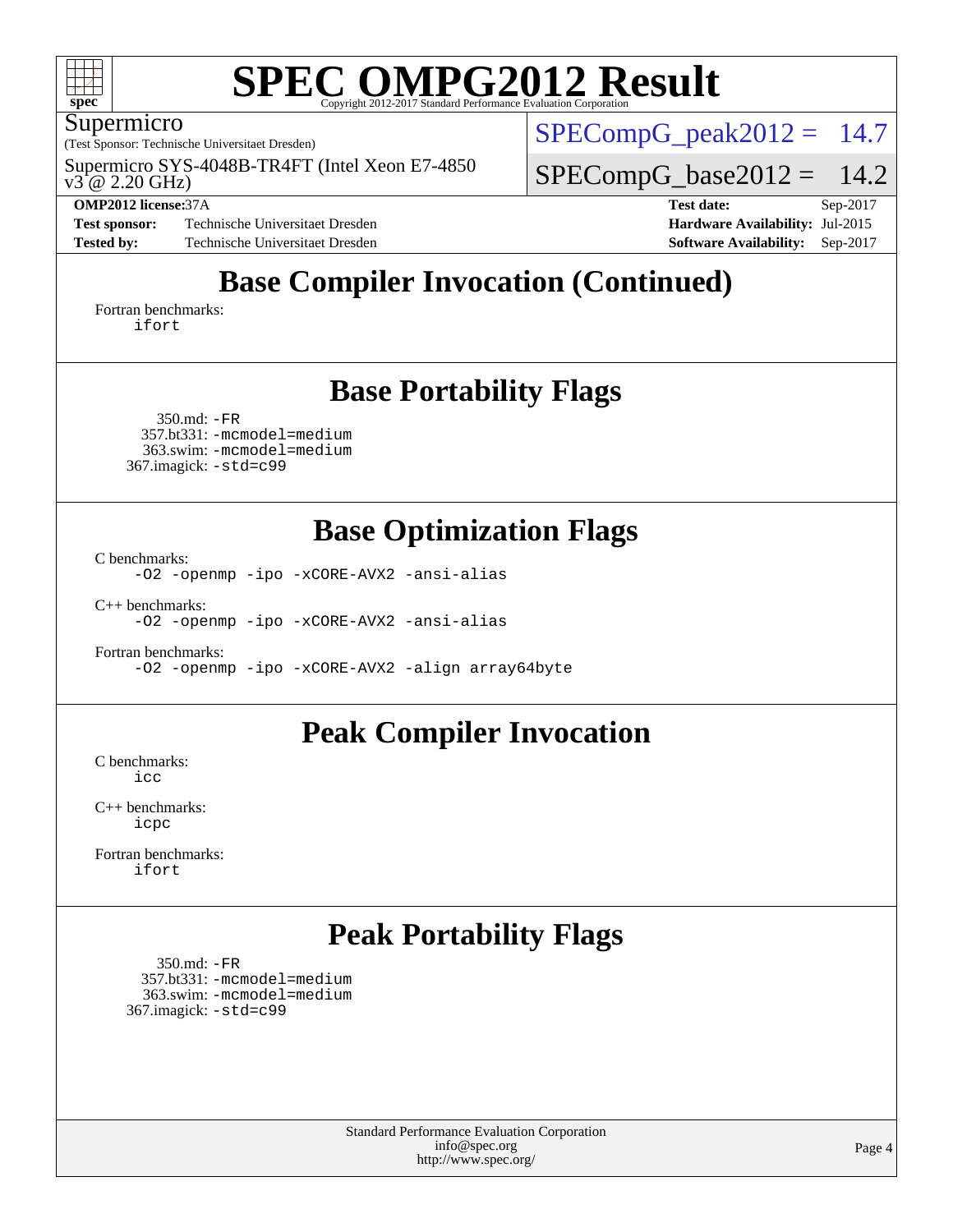

Supermicro

(Test Sponsor: Technische Universitaet Dresden)

 $v3^{\degree}$ @ 2.20 GHz) Supermicro SYS-4048B-TR4FT (Intel Xeon E7-4850

**[Test sponsor:](http://www.spec.org/auto/omp2012/Docs/result-fields.html#Testsponsor)** Technische Universitaet Dresden **[Hardware Availability:](http://www.spec.org/auto/omp2012/Docs/result-fields.html#HardwareAvailability)** Jul-2015 **[Tested by:](http://www.spec.org/auto/omp2012/Docs/result-fields.html#Testedby)** Technische Universitaet Dresden **[Software Availability:](http://www.spec.org/auto/omp2012/Docs/result-fields.html#SoftwareAvailability)** Sep-2017

#### $SPECompG<sub>p</sub>eak2012 = 14.7$

 $SPECompG_base2012 = 14.2$  $SPECompG_base2012 = 14.2$ 

**[OMP2012 license:](http://www.spec.org/auto/omp2012/Docs/result-fields.html#OMP2012license)**37A **[Test date:](http://www.spec.org/auto/omp2012/Docs/result-fields.html#Testdate)** Sep-2017

## **[Peak Optimization Flags](http://www.spec.org/auto/omp2012/Docs/result-fields.html#PeakOptimizationFlags)**

#### [C benchmarks](http://www.spec.org/auto/omp2012/Docs/result-fields.html#Cbenchmarks):

 352.nab: [-O3](http://www.spec.org/omp2012/results/res2017q4/omp2012-20171025-00135.flags.html#user_peakOPTIMIZE352_nab_O_1ec1effec8bc51870b35e140487c521e) [-openmp](http://www.spec.org/omp2012/results/res2017q4/omp2012-20171025-00135.flags.html#user_peakOPTIMIZE352_nab_F-openmp) [-ipo](http://www.spec.org/omp2012/results/res2017q4/omp2012-20171025-00135.flags.html#user_peakOPTIMIZE352_nab_ipo) [-xCORE-AVX2](http://www.spec.org/omp2012/results/res2017q4/omp2012-20171025-00135.flags.html#user_peakOPTIMIZE352_nab_xCORE-AVX2) [-fno-alias](http://www.spec.org/omp2012/results/res2017q4/omp2012-20171025-00135.flags.html#user_peakOPTIMIZE352_nab_f-no-alias_694e77f6c5a51e658e82ccff53a9e63a) [-opt-malloc-options=1](http://www.spec.org/omp2012/results/res2017q4/omp2012-20171025-00135.flags.html#user_peakOPTIMIZE352_nab_f-opt-malloc-options_d882ffc6ff87e51efe45f9a5190004b0) [-opt-calloc](http://www.spec.org/omp2012/results/res2017q4/omp2012-20171025-00135.flags.html#user_peakOPTIMIZE352_nab_f-opt-calloc) [-fp-model fast=2](http://www.spec.org/omp2012/results/res2017q4/omp2012-20171025-00135.flags.html#user_peakOPTIMIZE352_nab_f-fp-model_a7fb8ccb7275e23f0079632c153cfcab) [-no-prec-div](http://www.spec.org/omp2012/results/res2017q4/omp2012-20171025-00135.flags.html#user_peakOPTIMIZE352_nab_no-prec-div) [-no-prec-sqrt](http://www.spec.org/omp2012/results/res2017q4/omp2012-20171025-00135.flags.html#user_peakOPTIMIZE352_nab_no-prec-sqrt) [-ansi-alias](http://www.spec.org/omp2012/results/res2017q4/omp2012-20171025-00135.flags.html#user_peakCOPTIMIZE352_nab_ansi-alias)  $358.$ botsalgn: basepeak = yes 359.botsspar: [-O3](http://www.spec.org/omp2012/results/res2017q4/omp2012-20171025-00135.flags.html#user_peakOPTIMIZE359_botsspar_O_1ec1effec8bc51870b35e140487c521e) [-openmp](http://www.spec.org/omp2012/results/res2017q4/omp2012-20171025-00135.flags.html#user_peakOPTIMIZE359_botsspar_F-openmp) [-ipo](http://www.spec.org/omp2012/results/res2017q4/omp2012-20171025-00135.flags.html#user_peakOPTIMIZE359_botsspar_ipo) [-xCORE-AVX2](http://www.spec.org/omp2012/results/res2017q4/omp2012-20171025-00135.flags.html#user_peakOPTIMIZE359_botsspar_xCORE-AVX2) [-fno-alias](http://www.spec.org/omp2012/results/res2017q4/omp2012-20171025-00135.flags.html#user_peakOPTIMIZE359_botsspar_f-no-alias_694e77f6c5a51e658e82ccff53a9e63a) [-ansi-alias](http://www.spec.org/omp2012/results/res2017q4/omp2012-20171025-00135.flags.html#user_peakCOPTIMIZE359_botsspar_ansi-alias) 367.imagick: basepeak = yes 372.smithwa: [-O2](http://www.spec.org/omp2012/results/res2017q4/omp2012-20171025-00135.flags.html#user_peakOPTIMIZE372_smithwa_O_b5fb2f64a2668606ede8f74eb708e30b) [-openmp](http://www.spec.org/omp2012/results/res2017q4/omp2012-20171025-00135.flags.html#user_peakOPTIMIZE372_smithwa_F-openmp) [-ipo](http://www.spec.org/omp2012/results/res2017q4/omp2012-20171025-00135.flags.html#user_peakOPTIMIZE372_smithwa_ipo) [-xSSE4.2](http://www.spec.org/omp2012/results/res2017q4/omp2012-20171025-00135.flags.html#user_peakOPTIMIZE372_smithwa_f-xSSE42_f91528193cf0b216347adb8b939d4107) [-fno-alias](http://www.spec.org/omp2012/results/res2017q4/omp2012-20171025-00135.flags.html#user_peakOPTIMIZE372_smithwa_f-no-alias_694e77f6c5a51e658e82ccff53a9e63a) [-opt-streaming-stores always](http://www.spec.org/omp2012/results/res2017q4/omp2012-20171025-00135.flags.html#user_peakOPTIMIZE372_smithwa_f-opt-streaming-stores-always_66f55dbc532842151ebc4c82f4f5b019) [-opt-malloc-options=1](http://www.spec.org/omp2012/results/res2017q4/omp2012-20171025-00135.flags.html#user_peakOPTIMIZE372_smithwa_f-opt-malloc-options_d882ffc6ff87e51efe45f9a5190004b0) [-ansi-alias](http://www.spec.org/omp2012/results/res2017q4/omp2012-20171025-00135.flags.html#user_peakCOPTIMIZE372_smithwa_ansi-alias) [C++ benchmarks:](http://www.spec.org/auto/omp2012/Docs/result-fields.html#CXXbenchmarks) 376.kdtree: basepeak = yes [Fortran benchmarks](http://www.spec.org/auto/omp2012/Docs/result-fields.html#Fortranbenchmarks): 350.md: [-O2](http://www.spec.org/omp2012/results/res2017q4/omp2012-20171025-00135.flags.html#user_peakOPTIMIZE350_md_O_b5fb2f64a2668606ede8f74eb708e30b) [-openmp](http://www.spec.org/omp2012/results/res2017q4/omp2012-20171025-00135.flags.html#user_peakOPTIMIZE350_md_F-openmp) [-ipo](http://www.spec.org/omp2012/results/res2017q4/omp2012-20171025-00135.flags.html#user_peakOPTIMIZE350_md_ipo) [-xCORE-AVX2](http://www.spec.org/omp2012/results/res2017q4/omp2012-20171025-00135.flags.html#user_peakOPTIMIZE350_md_xCORE-AVX2) [-fno-alias](http://www.spec.org/omp2012/results/res2017q4/omp2012-20171025-00135.flags.html#user_peakOPTIMIZE350_md_f-no-alias_694e77f6c5a51e658e82ccff53a9e63a) [-opt-malloc-options=1](http://www.spec.org/omp2012/results/res2017q4/omp2012-20171025-00135.flags.html#user_peakOPTIMIZE350_md_f-opt-malloc-options_d882ffc6ff87e51efe45f9a5190004b0) [-fp-model fast=2](http://www.spec.org/omp2012/results/res2017q4/omp2012-20171025-00135.flags.html#user_peakFOPTIMIZE350_md_f-fp-model_a7fb8ccb7275e23f0079632c153cfcab) [-no-prec-div](http://www.spec.org/omp2012/results/res2017q4/omp2012-20171025-00135.flags.html#user_peakFOPTIMIZE350_md_no-prec-div) [-no-prec-sqrt](http://www.spec.org/omp2012/results/res2017q4/omp2012-20171025-00135.flags.html#user_peakFOPTIMIZE350_md_no-prec-sqrt) [-align array64byte](http://www.spec.org/omp2012/results/res2017q4/omp2012-20171025-00135.flags.html#user_peakFOPTIMIZE350_md_align-array64byte_c9377f996e966d652baaf753401d4725) 351.bwaves: [-O3](http://www.spec.org/omp2012/results/res2017q4/omp2012-20171025-00135.flags.html#user_peakOPTIMIZE351_bwaves_O_1ec1effec8bc51870b35e140487c521e) [-openmp](http://www.spec.org/omp2012/results/res2017q4/omp2012-20171025-00135.flags.html#user_peakOPTIMIZE351_bwaves_F-openmp) [-ipo](http://www.spec.org/omp2012/results/res2017q4/omp2012-20171025-00135.flags.html#user_peakOPTIMIZE351_bwaves_ipo) [-xAVX](http://www.spec.org/omp2012/results/res2017q4/omp2012-20171025-00135.flags.html#user_peakOPTIMIZE351_bwaves_xAVX) [-fno-alias](http://www.spec.org/omp2012/results/res2017q4/omp2012-20171025-00135.flags.html#user_peakOPTIMIZE351_bwaves_f-no-alias_694e77f6c5a51e658e82ccff53a9e63a) [-fp-model fast=2](http://www.spec.org/omp2012/results/res2017q4/omp2012-20171025-00135.flags.html#user_peakFOPTIMIZE351_bwaves_f-fp-model_a7fb8ccb7275e23f0079632c153cfcab) [-no-prec-div](http://www.spec.org/omp2012/results/res2017q4/omp2012-20171025-00135.flags.html#user_peakFOPTIMIZE351_bwaves_no-prec-div) [-no-prec-sqrt](http://www.spec.org/omp2012/results/res2017q4/omp2012-20171025-00135.flags.html#user_peakFOPTIMIZE351_bwaves_no-prec-sqrt) [-align array64byte](http://www.spec.org/omp2012/results/res2017q4/omp2012-20171025-00135.flags.html#user_peakFOPTIMIZE351_bwaves_align-array64byte_c9377f996e966d652baaf753401d4725) 357.bt331: [-O3](http://www.spec.org/omp2012/results/res2017q4/omp2012-20171025-00135.flags.html#user_peakOPTIMIZE357_bt331_O_1ec1effec8bc51870b35e140487c521e) [-openmp](http://www.spec.org/omp2012/results/res2017q4/omp2012-20171025-00135.flags.html#user_peakOPTIMIZE357_bt331_F-openmp) [-ipo](http://www.spec.org/omp2012/results/res2017q4/omp2012-20171025-00135.flags.html#user_peakOPTIMIZE357_bt331_ipo) [-xCORE-AVX2](http://www.spec.org/omp2012/results/res2017q4/omp2012-20171025-00135.flags.html#user_peakOPTIMIZE357_bt331_xCORE-AVX2) [-fno-alias](http://www.spec.org/omp2012/results/res2017q4/omp2012-20171025-00135.flags.html#user_peakOPTIMIZE357_bt331_f-no-alias_694e77f6c5a51e658e82ccff53a9e63a) [-fp-model fast=2](http://www.spec.org/omp2012/results/res2017q4/omp2012-20171025-00135.flags.html#user_peakFOPTIMIZE357_bt331_f-fp-model_a7fb8ccb7275e23f0079632c153cfcab) [-no-prec-div](http://www.spec.org/omp2012/results/res2017q4/omp2012-20171025-00135.flags.html#user_peakFOPTIMIZE357_bt331_no-prec-div) [-no-prec-sqrt](http://www.spec.org/omp2012/results/res2017q4/omp2012-20171025-00135.flags.html#user_peakFOPTIMIZE357_bt331_no-prec-sqrt) [-align array64byte](http://www.spec.org/omp2012/results/res2017q4/omp2012-20171025-00135.flags.html#user_peakFOPTIMIZE357_bt331_align-array64byte_c9377f996e966d652baaf753401d4725) 360.ilbdc: [-O3](http://www.spec.org/omp2012/results/res2017q4/omp2012-20171025-00135.flags.html#user_peakOPTIMIZE360_ilbdc_O_1ec1effec8bc51870b35e140487c521e) [-openmp](http://www.spec.org/omp2012/results/res2017q4/omp2012-20171025-00135.flags.html#user_peakOPTIMIZE360_ilbdc_F-openmp) [-ipo](http://www.spec.org/omp2012/results/res2017q4/omp2012-20171025-00135.flags.html#user_peakOPTIMIZE360_ilbdc_ipo) [-xAVX](http://www.spec.org/omp2012/results/res2017q4/omp2012-20171025-00135.flags.html#user_peakOPTIMIZE360_ilbdc_xAVX) [-align array64byte](http://www.spec.org/omp2012/results/res2017q4/omp2012-20171025-00135.flags.html#user_peakFOPTIMIZE360_ilbdc_align-array64byte_c9377f996e966d652baaf753401d4725) 362.fma3d: [-O3](http://www.spec.org/omp2012/results/res2017q4/omp2012-20171025-00135.flags.html#user_peakOPTIMIZE362_fma3d_O_1ec1effec8bc51870b35e140487c521e) [-openmp](http://www.spec.org/omp2012/results/res2017q4/omp2012-20171025-00135.flags.html#user_peakOPTIMIZE362_fma3d_F-openmp) [-ipo](http://www.spec.org/omp2012/results/res2017q4/omp2012-20171025-00135.flags.html#user_peakOPTIMIZE362_fma3d_ipo) [-xAVX](http://www.spec.org/omp2012/results/res2017q4/omp2012-20171025-00135.flags.html#user_peakOPTIMIZE362_fma3d_xAVX) [-fno-alias](http://www.spec.org/omp2012/results/res2017q4/omp2012-20171025-00135.flags.html#user_peakOPTIMIZE362_fma3d_f-no-alias_694e77f6c5a51e658e82ccff53a9e63a) [-align array64byte](http://www.spec.org/omp2012/results/res2017q4/omp2012-20171025-00135.flags.html#user_peakFOPTIMIZE362_fma3d_align-array64byte_c9377f996e966d652baaf753401d4725) 363.swim: [-O2](http://www.spec.org/omp2012/results/res2017q4/omp2012-20171025-00135.flags.html#user_peakOPTIMIZE363_swim_O_b5fb2f64a2668606ede8f74eb708e30b) [-openmp](http://www.spec.org/omp2012/results/res2017q4/omp2012-20171025-00135.flags.html#user_peakOPTIMIZE363_swim_F-openmp) [-ipo](http://www.spec.org/omp2012/results/res2017q4/omp2012-20171025-00135.flags.html#user_peakOPTIMIZE363_swim_ipo) [-xAVX](http://www.spec.org/omp2012/results/res2017q4/omp2012-20171025-00135.flags.html#user_peakOPTIMIZE363_swim_xAVX) [-fno-alias](http://www.spec.org/omp2012/results/res2017q4/omp2012-20171025-00135.flags.html#user_peakOPTIMIZE363_swim_f-no-alias_694e77f6c5a51e658e82ccff53a9e63a) [-align array64byte](http://www.spec.org/omp2012/results/res2017q4/omp2012-20171025-00135.flags.html#user_peakFOPTIMIZE363_swim_align-array64byte_c9377f996e966d652baaf753401d4725) 370.mgrid331: [-O2](http://www.spec.org/omp2012/results/res2017q4/omp2012-20171025-00135.flags.html#user_peakOPTIMIZE370_mgrid331_O_b5fb2f64a2668606ede8f74eb708e30b) [-openmp](http://www.spec.org/omp2012/results/res2017q4/omp2012-20171025-00135.flags.html#user_peakOPTIMIZE370_mgrid331_F-openmp) [-ipo](http://www.spec.org/omp2012/results/res2017q4/omp2012-20171025-00135.flags.html#user_peakOPTIMIZE370_mgrid331_ipo) [-xSSE4.2](http://www.spec.org/omp2012/results/res2017q4/omp2012-20171025-00135.flags.html#user_peakOPTIMIZE370_mgrid331_f-xSSE42_f91528193cf0b216347adb8b939d4107) [-fno-alias](http://www.spec.org/omp2012/results/res2017q4/omp2012-20171025-00135.flags.html#user_peakOPTIMIZE370_mgrid331_f-no-alias_694e77f6c5a51e658e82ccff53a9e63a) [-opt-malloc-options=3](http://www.spec.org/omp2012/results/res2017q4/omp2012-20171025-00135.flags.html#user_peakOPTIMIZE370_mgrid331_f-opt-malloc-options_13ab9b803cf986b4ee62f0a5998c2238) [-align array64byte](http://www.spec.org/omp2012/results/res2017q4/omp2012-20171025-00135.flags.html#user_peakFOPTIMIZE370_mgrid331_align-array64byte_c9377f996e966d652baaf753401d4725) 371.applu331: [-O2](http://www.spec.org/omp2012/results/res2017q4/omp2012-20171025-00135.flags.html#user_peakOPTIMIZE371_applu331_O_b5fb2f64a2668606ede8f74eb708e30b) [-openmp](http://www.spec.org/omp2012/results/res2017q4/omp2012-20171025-00135.flags.html#user_peakOPTIMIZE371_applu331_F-openmp) [-ipo](http://www.spec.org/omp2012/results/res2017q4/omp2012-20171025-00135.flags.html#user_peakOPTIMIZE371_applu331_ipo) [-xAVX](http://www.spec.org/omp2012/results/res2017q4/omp2012-20171025-00135.flags.html#user_peakOPTIMIZE371_applu331_xAVX) [-align array64byte](http://www.spec.org/omp2012/results/res2017q4/omp2012-20171025-00135.flags.html#user_peakFOPTIMIZE371_applu331_align-array64byte_c9377f996e966d652baaf753401d4725) The flags file that was used to format this result can be browsed at <http://www.spec.org/omp2012/flags/icc2018-openmp.html>

You can also download the XML flags source by saving the following link: <http://www.spec.org/omp2012/flags/icc2018-openmp.xml>